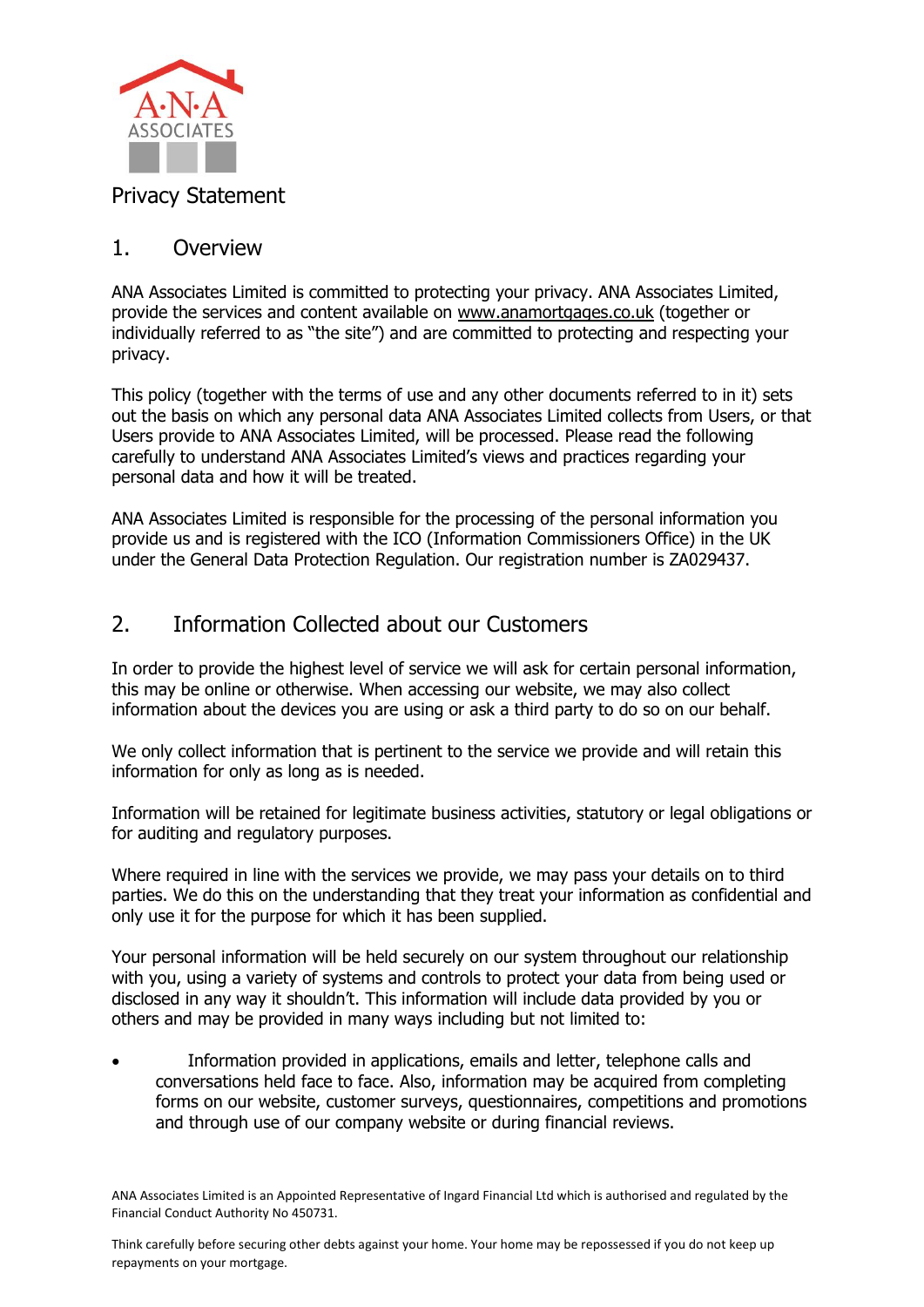

- Details of User's visits to the site including, but not limited to, the referrer page, the pages of the site accessed, traffic data, location data, web logs and other communication data, along with the time of these events.
- Information received from third parties such as credit reference agencies, mortgage lenders and insurance companies, social networking and comparison sites or fraud prevention agencies.

When making an enquiry with us we will ask you to provide some initial contact details. These may include your name, previous name, address history, date of birth, contact telephone number and email address.

If you advise us of a change to your personal information we will update the records on our database. It is however, your responsibility to provide any other party where you may have opened an account or policy.

If you apply for a product through ANA Associates Limited, we may ask you for your bank details. Where a payment is required for costs such as valuations, we may ask for credit or debit card details. We commit to destroying this information as soon as any payment has been made. We do not retain details of debit or credit cards.

When providing information about a third party such as in a joint application you should ensure you have their permission. We will store their information as described in this privacy notice.

#### Information about connected individuals

We may need to gather personal information about your close family members and dependants in order to provide our service to you effectively. In such cases it will be your responsibility to ensure that you have the consent of the people concerned to pass their information on to us. We'll provide a copy of this privacy notice for them or, where appropriate, ask you to pass the privacy information to them.

#### How long do we keep hold of your information?

During the course of our relationship with you we'll retain personal data which is necessary to provide services to you. We'll take all reasonable steps to keep your personal data up to date throughout our relationship.

We're also subject to regulatory requirements to retain your data for specified minimum periods. These are, generally:

• **Three years for mortgage business**

#### • **Three years for insurance business**

These are **minimum** periods, during which we have a legal obligation to retain your records.

We reserve the right to retain data for longer where we believe it's in our legitimate interests to do so. In any case, in most instances we will not keep your personal data for longer than 6 years after

ANA Associates Limited is an Appointed Representative of Ingard Financial Ltd which is authorised and regulated by the Financial Conduct Authority No 450731.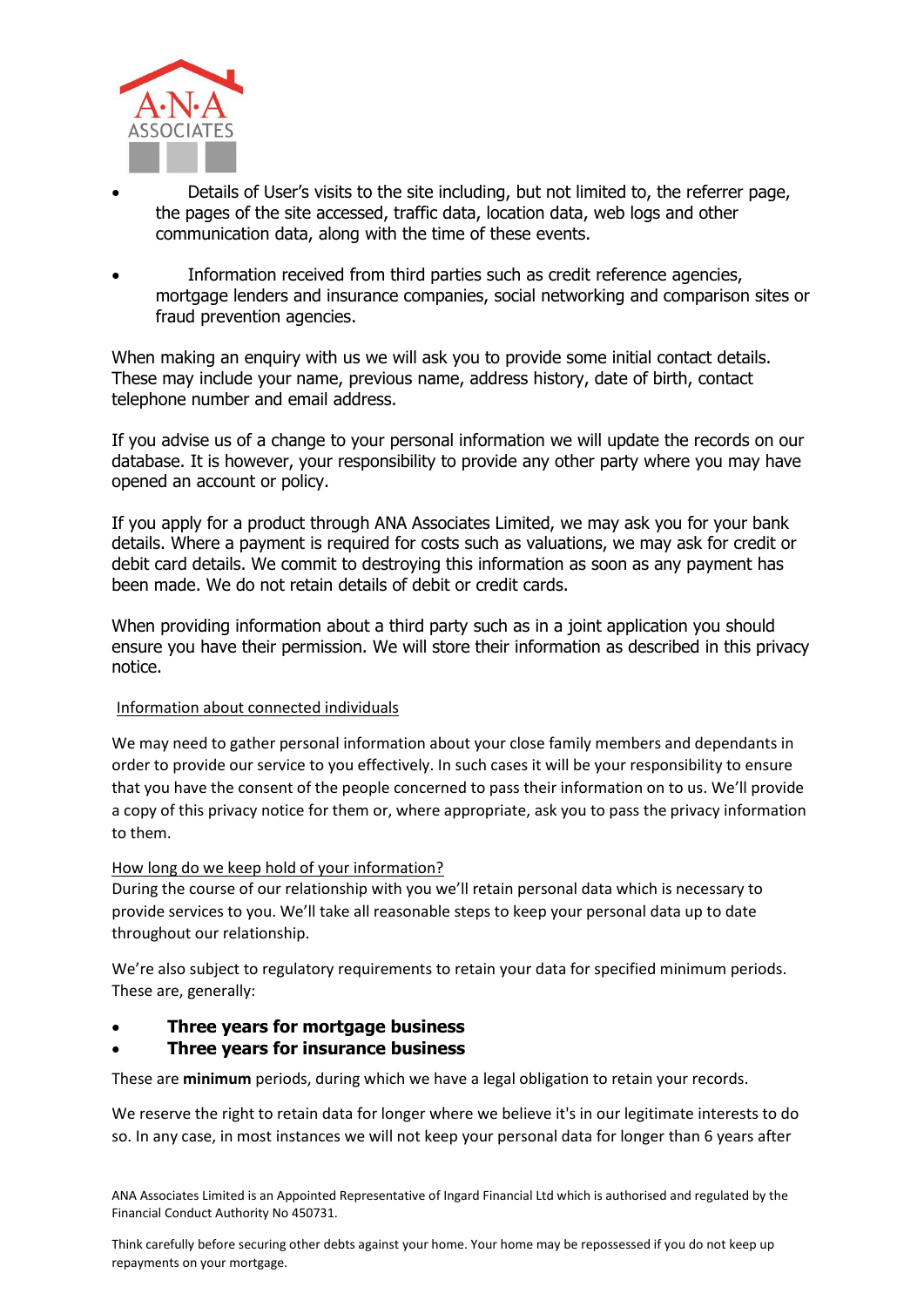

our relationship with you has ended. We do however reserve the right to retain your information for up to 15 years after our relationship has ended.

# 3. Use of Our Website

Any data gathered via our website [\(www.anamortgages.co.uk\)](http://www.anamortgages.co.uk/) is owned solely by ANA Associates Limited and will only be utilised for the purposes described in this policy. All data is stored on servers in the UK.

When visiting our website or using our online service, certain data is collected automatically. This includes but is not limited to:

- How you connect to the internet, including your IP address.
- How you use our site such as screen resolution and browser data stored on your advice, such as cookies. A cookie is a text-only string of data that is entered into the cookie file or 'memory' of the browser on your computer. It will typically contain the name of the domain from which the cookie has come, the 'lifetime' of the cookie, and a value, usually a randomly generated unique number. Cookies help ANA Associates Limited to improve the site and to deliver a better and more personalised service.
- Information about the device software and internet browser used.
- Location data such as the area of the IP address used when accessing our online services.

This information enables us to estimate audience size and usage patterns, recognise you when you return to the site and remember aspects of site subscription information and facilitate site enabled communication services.

In order to maintain and improve our level of customer service we may monitor or record our phone calls with you. This is not only used for training purposes but also helps detect and prevent fraud.

# 4. Using Personal Information

Personal data received by ANA Associates Limited may be used in a number of ways in order to continually improve the service we offer. This may include but is not limited to:

- Enabling the use of our website to accept you as a new or returning customer
- Processing of an application for a financial product on your behalf
- Letting you know of changes to our products and services
- Confirming your identity and the information you provide
- Improving how we support our customers
- Staff Training

ANA Associates Limited is an Appointed Representative of Ingard Financial Ltd which is authorised and regulated by the Financial Conduct Authority No 450731.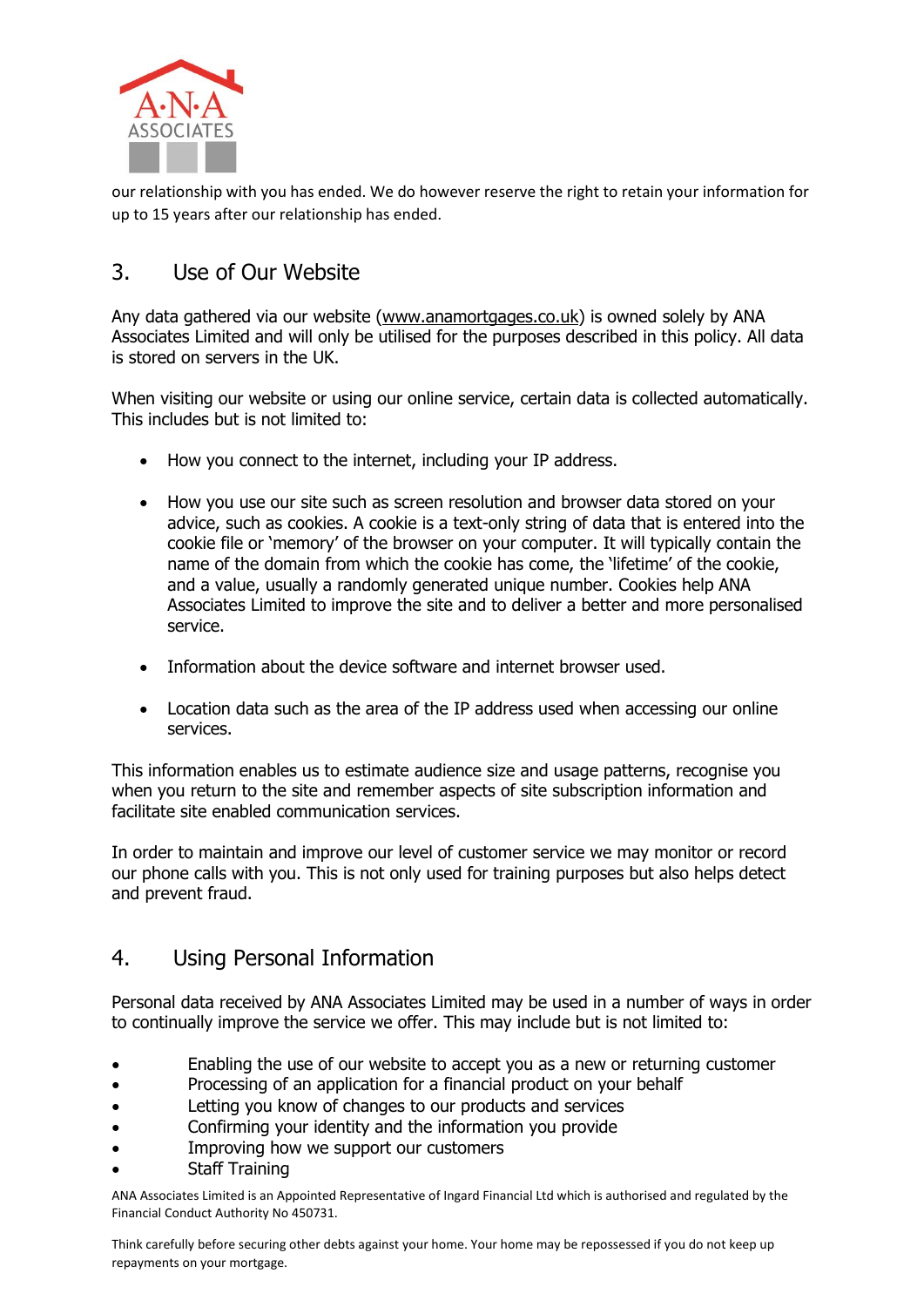

- Maintaining our records
- Improved communications
- Fraud investigation and prevention
- Complying with our regulatory and legal obligations

When gathering personal information, we will always request your consent. We will also seek consent for marketing, market research and prize draw, competitions etc.

If we ever look to use your personal information for any purpose not described in this policy, we will seek to obtain your consent first.

# 5. Disclosure of Your Personal Information

ANA Associates Limited may disclose your information to our affiliates, associates or closely linked persons (howsoever defined by law or regulation), their directors, officers, employees and agents as well as any government entity or third party, for the purpose(s) outlined above or as a matter of law.

ANA Associates Limited may disclose your personal information to third parties:

- In the event that ANA Associates Limited sell or buy any business or assets, in which case ANA Associates Limited may disclose your personal data to the prospective seller or buyer of such business or assets;
- If ANA Associates Limited or substantially all of its assets are acquired by a third party, in which case personal data held by it about its customers will be one of the transferred assets; and/or
- If ANA Associates Limited are under a duty to disclose or share your personal data in order to comply with any legal obligation, or in order to enforce or apply the terms of use and other agreements; or to protect the rights, property, or safety of ANA Associates Limited, its customers, or others. This includes exchanging information with other companies and organisations for the purposes of fraud protection and credit risk reduction.

## 6. Rights Regarding Your Personal Data

You have the right to ask ANA Associates Limited not to process your personal data for marketing purposes. ANA Associates Limited will usually inform you if it intends to use your data for such purposes or if it intends to disclose your information to any third party for such purposes. You can exercise your right to prevent the use of your data for marketing purposes by contacting ANA Associates Limited at [info@anamortgages.co.uk](mailto:info@anamortgages.co.uk) or in writing at ANA Associates Limited, 1000 Great West Road, Brentford, Middlesex TW8 9DW.

ANA Associates Limited is an Appointed Representative of Ingard Financial Ltd which is authorised and regulated by the Financial Conduct Authority No 450731. The web site may, from time to time, contain links to and from the websites of ANA Associates Limited's partner networks, advertisers and affiliates. If you follow a link to any of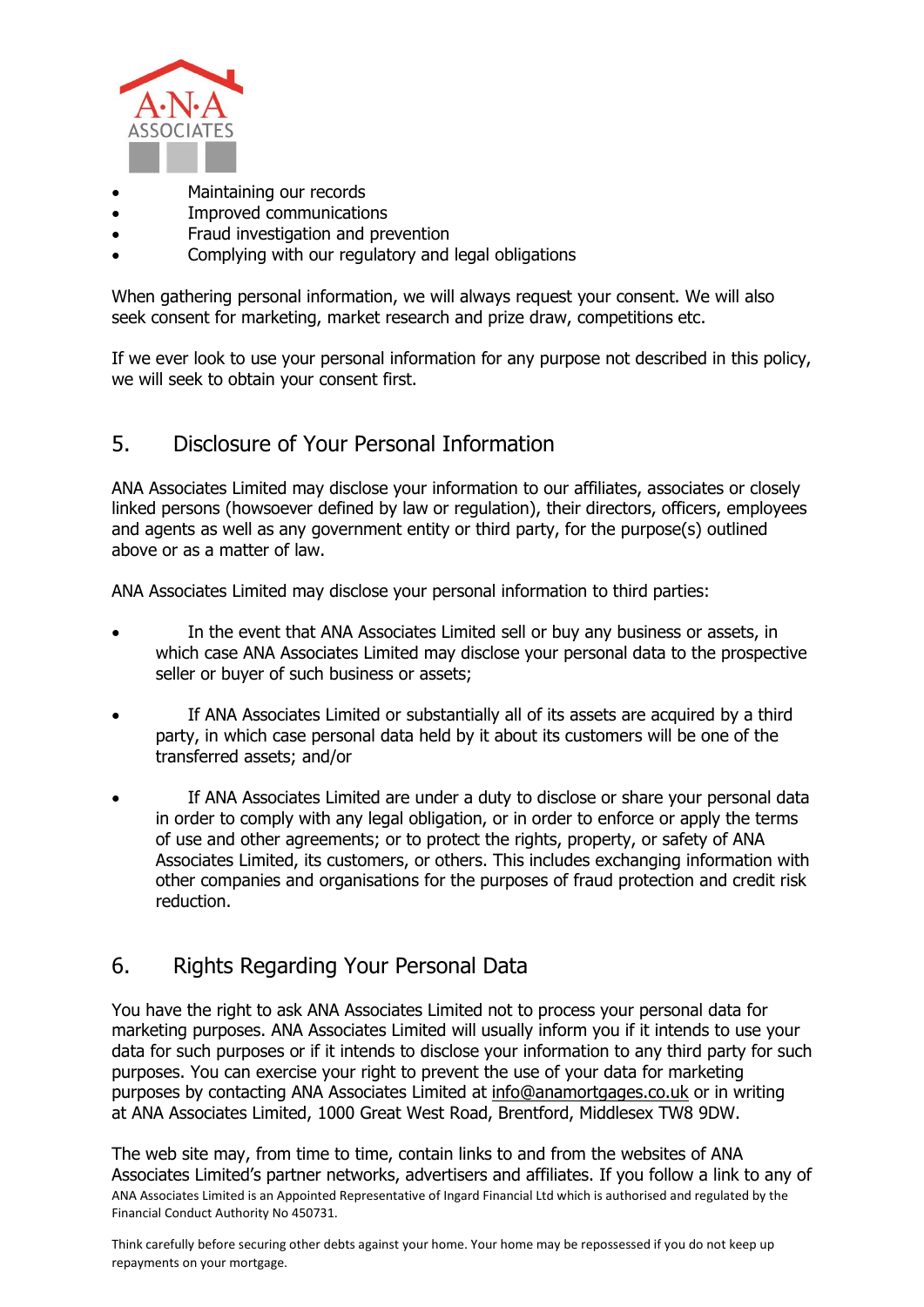

these websites, you should note that these websites have their own privacy policies and that ANA Associates Limited does not accept any responsibility or liability for these policies. You should check these policies before submitting any personal data to these websites.

What can you do if you are unhappy with how your personal data is processed?

You also have a right to lodge a complaint with the supervisory authority for data protection. In the UK this is:

Information Commissioner's Office

Wycliffe House

Water Lane

Wilmslow

Cheshire

SK9 5AF

## 7. Persons Under the Age of 16

ANA Associates Limited does not deliberately or intentionally collect personal identification information online or otherwise, from any child under the age of 16 as our services are not directed at children. Any person under the age of 16 should seek approval from a parent/guardian prior to providing any information.

### 8. Access to Your Personal Information

You have the right to request a copy of the personal information about you free of charge and to have any inaccuracies corrected. Please address requests to: ANA Associates Limited, 1000 Great West Road, Brentford, Middlesex TW8 9DW. or email [info@anamortgages.co.uk.](mailto:info@anamortgages.co.uk)

### 9. Changes to This Privacy Policy

Due to the rapidly evolving technologies and capabilities on the internet ANA Associates Limited may need to change this privacy policy over time.

ANA Associates Limited may revise these terms of use at any time for security, legal, best practice or regulatory reasons by amending this page.

ANA Associates Limited will not use this right to make substantial changes to the terms to your detriment, without giving you a chance to agree.

ANA Associates Limited is an Appointed Representative of Ingard Financial Ltd which is authorised and regulated by the Financial Conduct Authority No 450731.